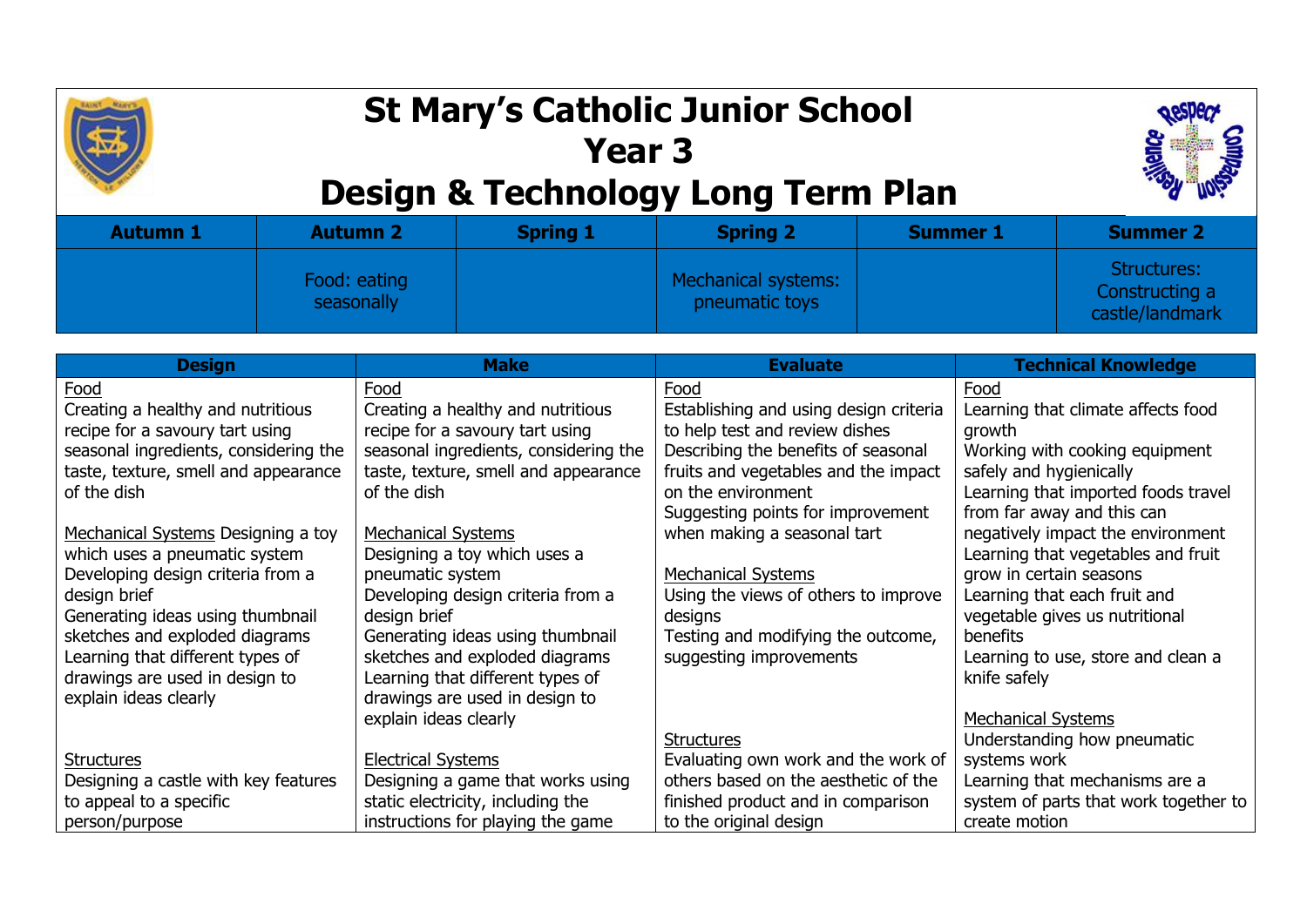| Drawing and labelling a castle design<br>using 2D shapes, labelling: the 3D<br>shapes that will create the features -<br>materials need and colours | Identifying a design criteria and a<br>target audience | Suggesting points for modification of<br>the individual designs | Understanding that pneumatic<br>systems can be used as part of a<br>mechanism<br>Learning that pneumatic systems<br>force air over a distance to create<br>movement                                                                                                                                                                                                                                |
|-----------------------------------------------------------------------------------------------------------------------------------------------------|--------------------------------------------------------|-----------------------------------------------------------------|----------------------------------------------------------------------------------------------------------------------------------------------------------------------------------------------------------------------------------------------------------------------------------------------------------------------------------------------------------------------------------------------------|
|                                                                                                                                                     |                                                        |                                                                 | <b>Structures</b><br>Identifying features of a castle<br>Identifying suitable materials to be<br>selected and used for a castle,<br>considering weight, compression,<br>tension<br>Extending the knowledge of wide<br>and flat based objects are more<br>stable<br>Understanding the terminology of<br>strut, tie, span, beam<br>Understanding the difference<br>between frame and shell structure |

|                             | <b>Key Knowledge</b>                                                                                                                          | <b>Vocabulary</b>                                                            | Assessment Criteria - 'Can I? statements'                                                                                                                                                                                                                                                               |
|-----------------------------|-----------------------------------------------------------------------------------------------------------------------------------------------|------------------------------------------------------------------------------|---------------------------------------------------------------------------------------------------------------------------------------------------------------------------------------------------------------------------------------------------------------------------------------------------------|
| Eating<br><b>Seasonally</b> | To know that climate<br>affects food growth                                                                                                   | Climate<br><b>Diet</b>                                                       | Can I explain that fruits and vegetables grow in different countries based on<br>their climates?                                                                                                                                                                                                        |
|                             | To know that importing<br>food impacts the<br>environment and is one of<br>the reasons why we should<br>eat seasonal foods grown in<br>the UK | Imported<br>Ingredients<br><b>Natural</b><br>Processed<br>Reared<br>Seasonal | Can I demonstrate knowledge that imported food will have travelled from far<br>away and has an impact on the environment?<br>Can I demonstrate knowledge that vegetables and fruit grow in certain<br>seasons and that in the UK we often import food from other countries when<br>it is not in season? |
|                             | To create a recipe that is<br>healthy and nutritious using<br>seasonal vegetables                                                             | Seasons<br>Sugar                                                             | Can I design my own tart recipe using seasonal ingredients?<br>Can I demonstrate my understanding of the basic rules of hygiene and safety<br>when working with food?                                                                                                                                   |